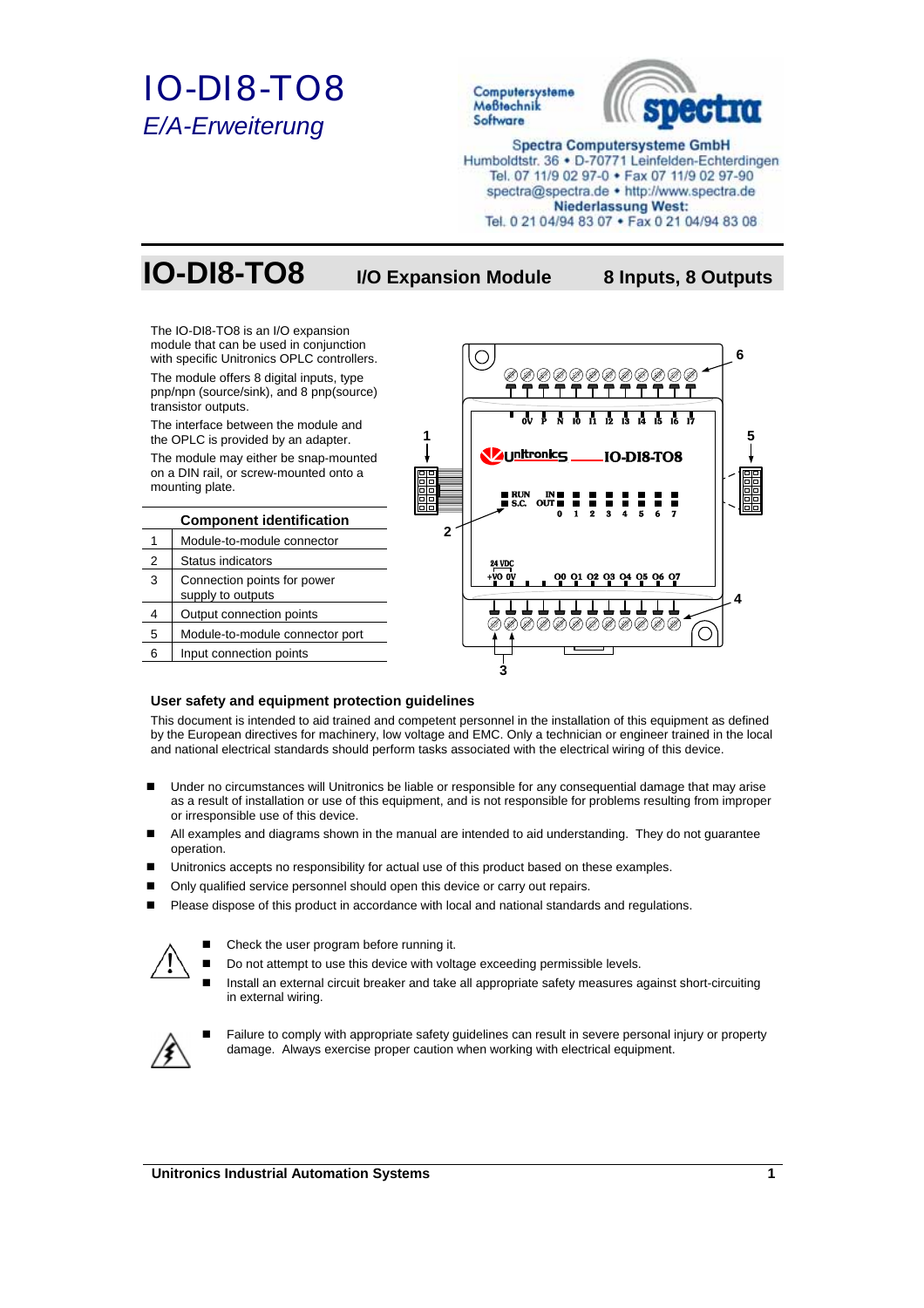



## **Mounting the Module**

- **Mounting Considerations ■** Do not install in areas with: excessive or conductive dust, corrosive or flammable gas, moisture or rain, excessive heat, regular impact shocks or excessive vibration.
	- **Provide proper ventilation by leaving a minimum space of 10mm between** the top and bottom edges of the device and the enclosure walls.
	- Do not place in water or let water leak onto the unit.
	- Do not allow debris to fall inside the unit during installation.

#### **DIN-rail mounting**

Snap the device onto the DIN rail as shown below; the module will be squarely situated on the DIN rail.



### **Screw-Mounting**

The figure on the next page is drawn to scale. It may be used as a guide for screw-mounting the module. Mounting screw type: either M3 or NC6-32.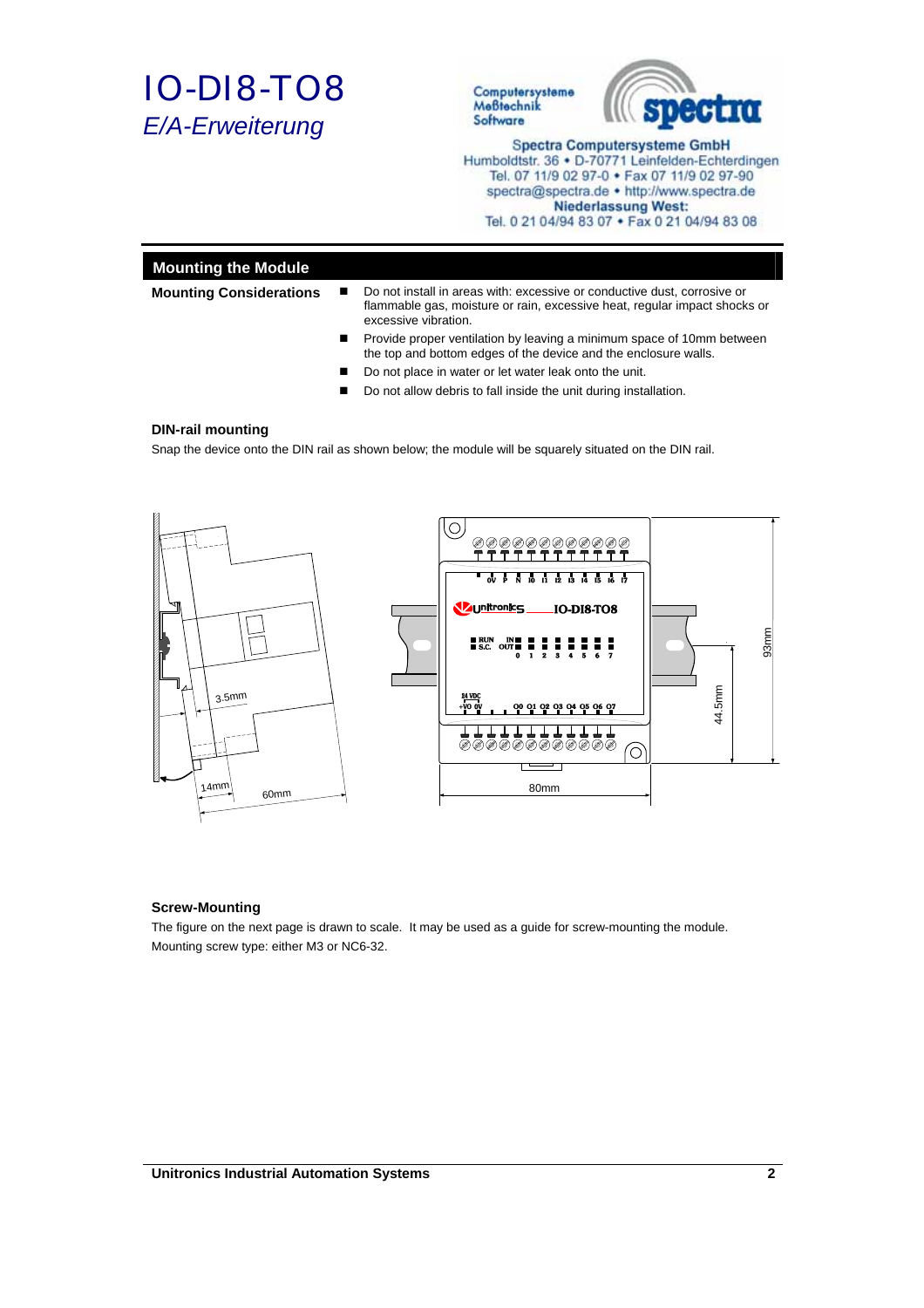



**Spectra Computersysteme GmbH** Humboldtstr. 36 · D-70771 Leinfelden-Echterdingen Tel. 07 11/9 02 97-0 • Fax 07 11/9 02 97-90 spectra@spectra.de . http://www.spectra.de Niederlassung West:<br>Tel. 0 21 04/94 83 07 • Fax 0 21 04/94 83 08

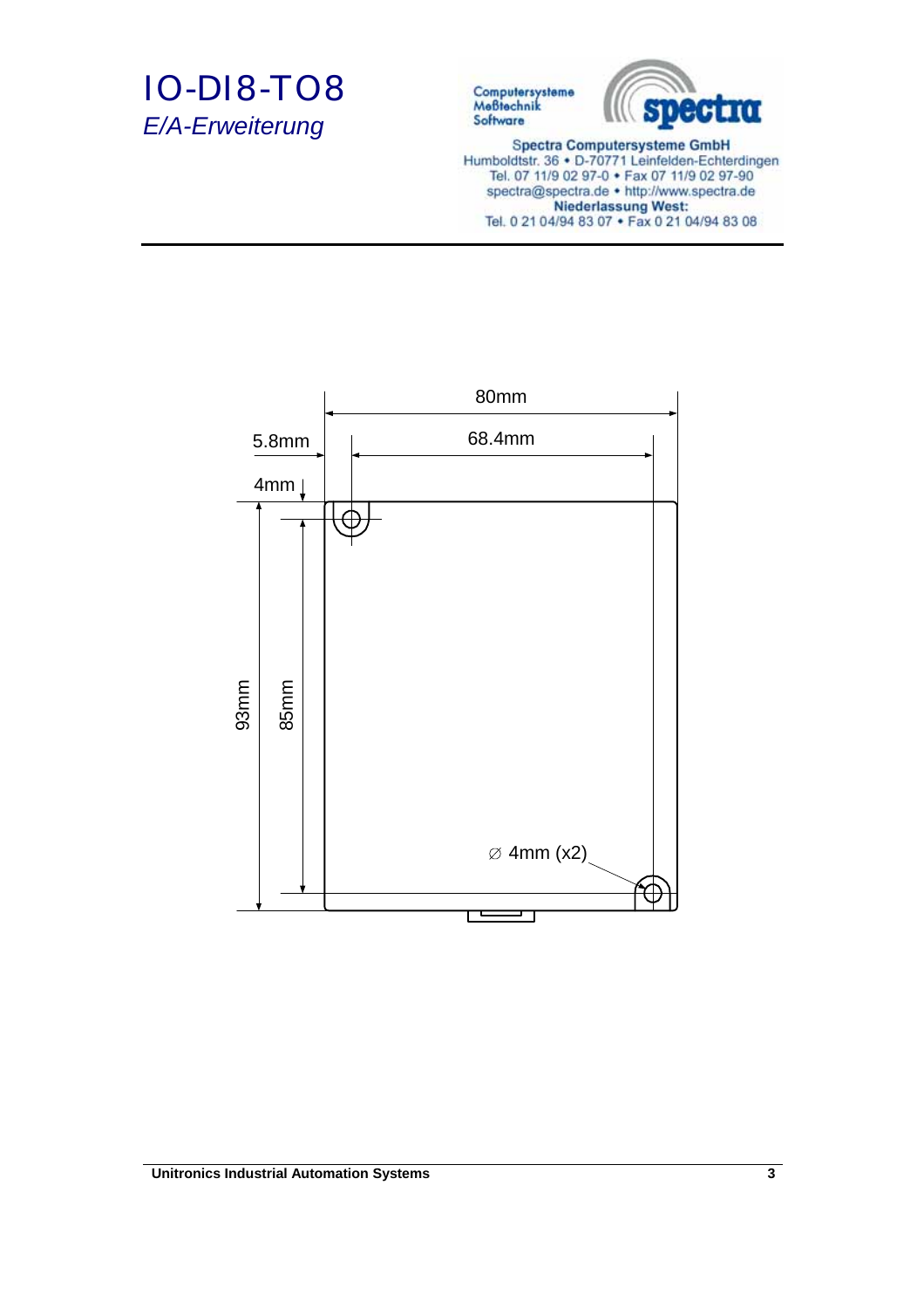



## **Connecting Expansion Modules**

An adapter provides the interface between the OPLC and an expansion module. To connect the I/O module to the adapter or to another module:

**1** Push the module-to-module connector into the port located on the right side of the device.

Note that there is a protective cap provided with the adapter. This cap covers the port of the **final**  I/O module in the system.



■ To avoid damaging the system, do not connect or disconnect the device when the power is on.



## **Wiring**

### **Wire Size**

Use 26-12 AWG wire (0.13 mm<sup>2</sup> $-3.31$  mm<sup>2</sup>) for all wiring purposes.

#### **Wiring Considerations**

- Note that the adapter and I/O signals must be connected to the same 0V signal.
- Do not use tin, solder or any other substance on the stripped wire that might cause the wire strand to break.
- We recommend that you use crimp terminals for wiring.
- Install at maximum distance from high-voltage cables and power equipment.

#### **General Wiring Procedures**

- **1** Strip the wire to a length of 7±0.5mm (0.250–0.300 inches).
- **2** Unscrew the terminal to its widest position before inserting a wire.
- **3** Insert the wire completely into the terminal to ensure that a proper connection can be made.
- **4** Tighten enough to keep the wire from pulling free.

To avoid damaging the wire, do not exceed a maximum torque of 0.5 N·m (5 kgf·m).



Do not touch live wires.

Double-check all the wiring before turning on the power supply.

#### **I/O Wiring**

- Input or output cables should not be run through the same multi-core cable or share the same wire.
- Allow for voltage drop and noise interference with input/output lines used over an extended distance. Use wire that is properly sized for the load.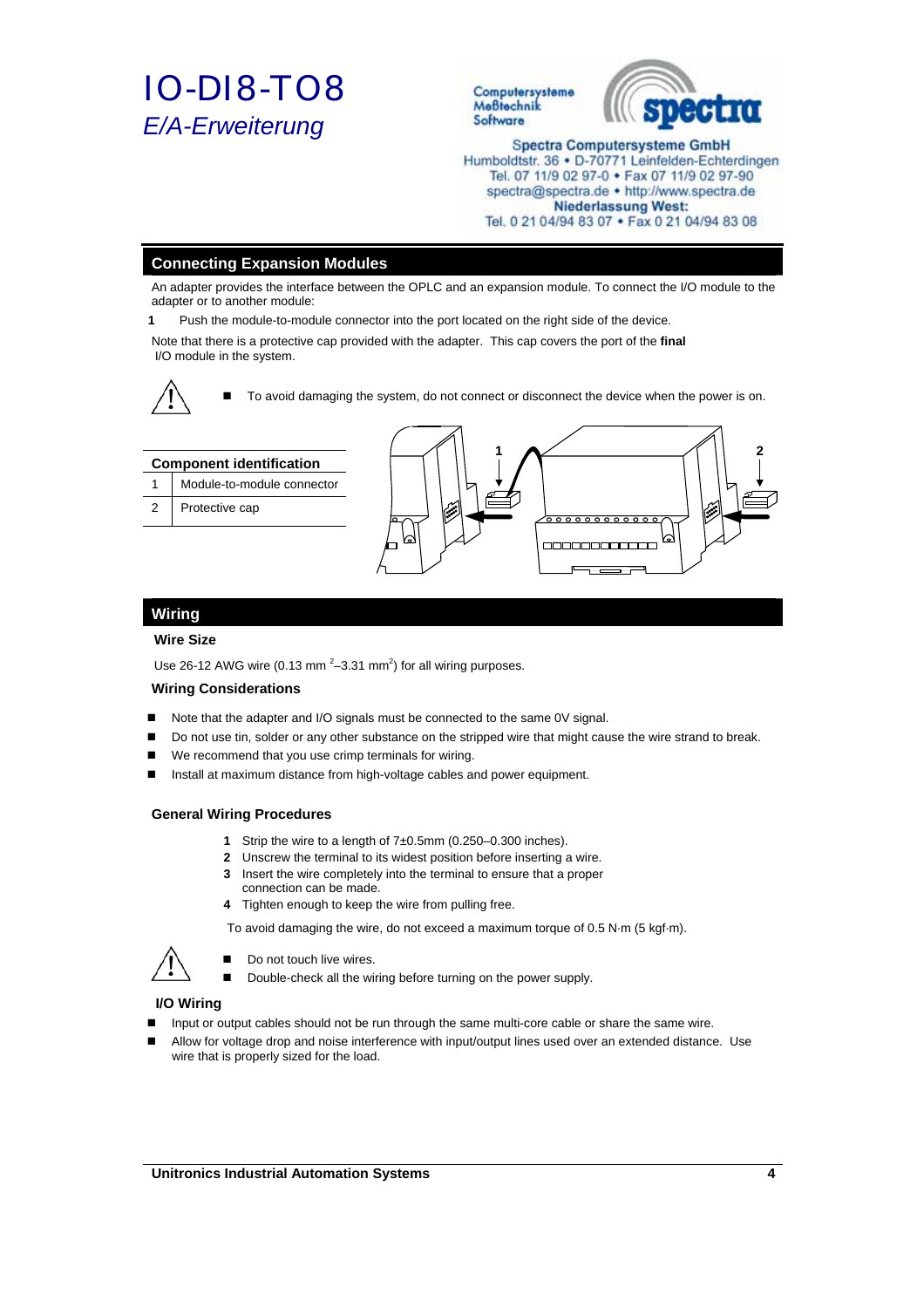



**Spectra Computersysteme GmbH** Humboldtstr. 36 · D-70771 Leinfelden-Echterdingen Tel. 07 11/9 02 97-0 • Fax 07 11/9 02 97-90 spectra@spectra.de . http://www.spectra.de **Niederlassung West:** Tel. 0 21 04/94 83 07 . Fax 0 21 04/94 83 08



npn (sink) high-speed counter/frequency measurer



## **Wiring the Output's Power Supply Culputs** Outputs

Wiring DC supply

- **1** Connect the "positive" cable to the "+V0" terminal, and the "negative" to the "0V" terminal.
- A non-isolated power supply can be used provided that a 0V signal is connected to the chassis.
- Do not connect the 'Neutral or 'Line' signal of the 110/220VAC to the device's 0V pin.
- In the event of voltage fluctuations or nonconformity to voltage power supply specifications, connect the device to a regulated power supply.

npn (sink) inputs pnp (source) inputs



pnp (source ) high-speed counter/frequency measurer